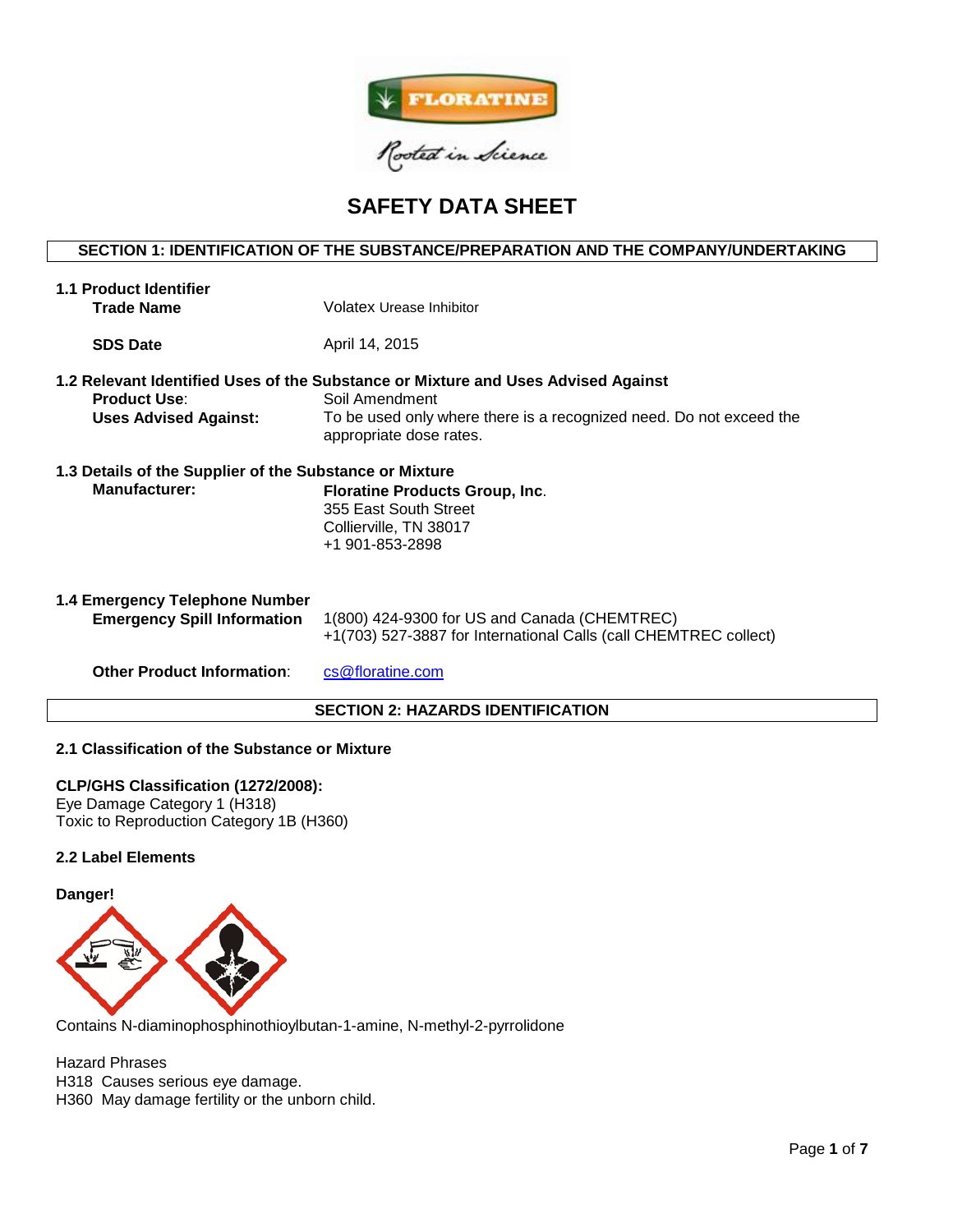Precautionary Phrases

P201 Obtain special instructions before use.

P202 Do not handle until all safety precautions have been read and understood.

P280 Wear protective gloves, protective clothing, eye protection or face protection.

P305 + P351 + P338 IF IN EYES: Rinse cautiously with water for several minutes. Remove contact lenses, if present and easy to do. Continue rinsing.

P310 Immediately call a POISON CENTER or doctor.

P308 + P313 IF exposed or concerned: Get medical attention.

P405 Store locked up.

P501 Dispose of contents and container in accordance with local and national regulations.

## **2.3 Other Hazards:** None

## **SECTION 3: COMPOSITION/INFORMATION ON INGREDIENTS**

**3.2 Mixtures**

| <b>Chemical Name</b>                          | <b>CAS Number /</b><br><b>EINECS Number /</b><br><b>REACH Reg.</b><br><b>Number</b> | $\%$<br>(w/w)  | <b>EU Classification</b><br>(67/548/EEC) | <b>CLP/GHS Classification</b><br>(1272/2008)                                    |  |
|-----------------------------------------------|-------------------------------------------------------------------------------------|----------------|------------------------------------------|---------------------------------------------------------------------------------|--|
| Cyanoguanidine                                | $461 - 58 - 5/$<br>207-312-8                                                        | $60 -$<br>100% | Not dangerous                            | Not hazardous                                                                   |  |
| N-<br>diaminophosphinothioylbutan-<br>1-amine | $94317 - 64 - 3/$<br>435-740-7                                                      | $1 - 5%$       | Repr Cat 3 Xn, Xi<br>R41, R63            | Eye Dam. 1 (H318)<br>Repr 2 (H361)                                              |  |
| N-methyl-2-pyrrolidone                        | 872-50-4 /<br>212-828-1                                                             | $1 - 5%$       | Repr Cat 2 T, Xi<br>R36/37/38, R61       | Skin Irrit 2 (H315)<br>Eye Irrit 2 (H319)<br>Repr 1B (H360)<br>STOT SE 3 (H335) |  |

See Section 16 for full text of GHS and EU Classifications.

## **SECTION 4: FIRST AID MEASURES**

## **4.1 Description of First Aid Measures**

**First Aid**

**Eye contact:** Immediately flush eye with water for at least 15 minutes while lifting the upper and lower lids. Get immediate medical attention.

**Skin contact:** Wash with soap and water. Get medical attention if irritation develops.

**Inhalation:** Remove victim to fresh air. Get medical attention if irritation persists.

**Ingestion:** Do not induce vomiting unless directed to do so my medical personnel. If the person is alert, have them rinse their mouth with water and sip one glass of water. Immediately call a poison center of physician for advice. Never give anything my mouth to an unconscious or drowsy person.

## **See Section 11 for more detailed information on health effects.**

**4.2 Most Important symptoms and effects, both acute and delayed:** Causes severe eye irritation or damage. May cause skin irritation on prolonged or repeated use. Dust may cause mucous membrane and upper respiratory tract irritation. Ingestion may cause gastrointestinal irritation with nausea and diarrhea. May cause reproductive effects based on animal data.

**4.3 Indication of any immediate medical attention and special treatment needed**: If eye contact occurs, get immediate medical attention.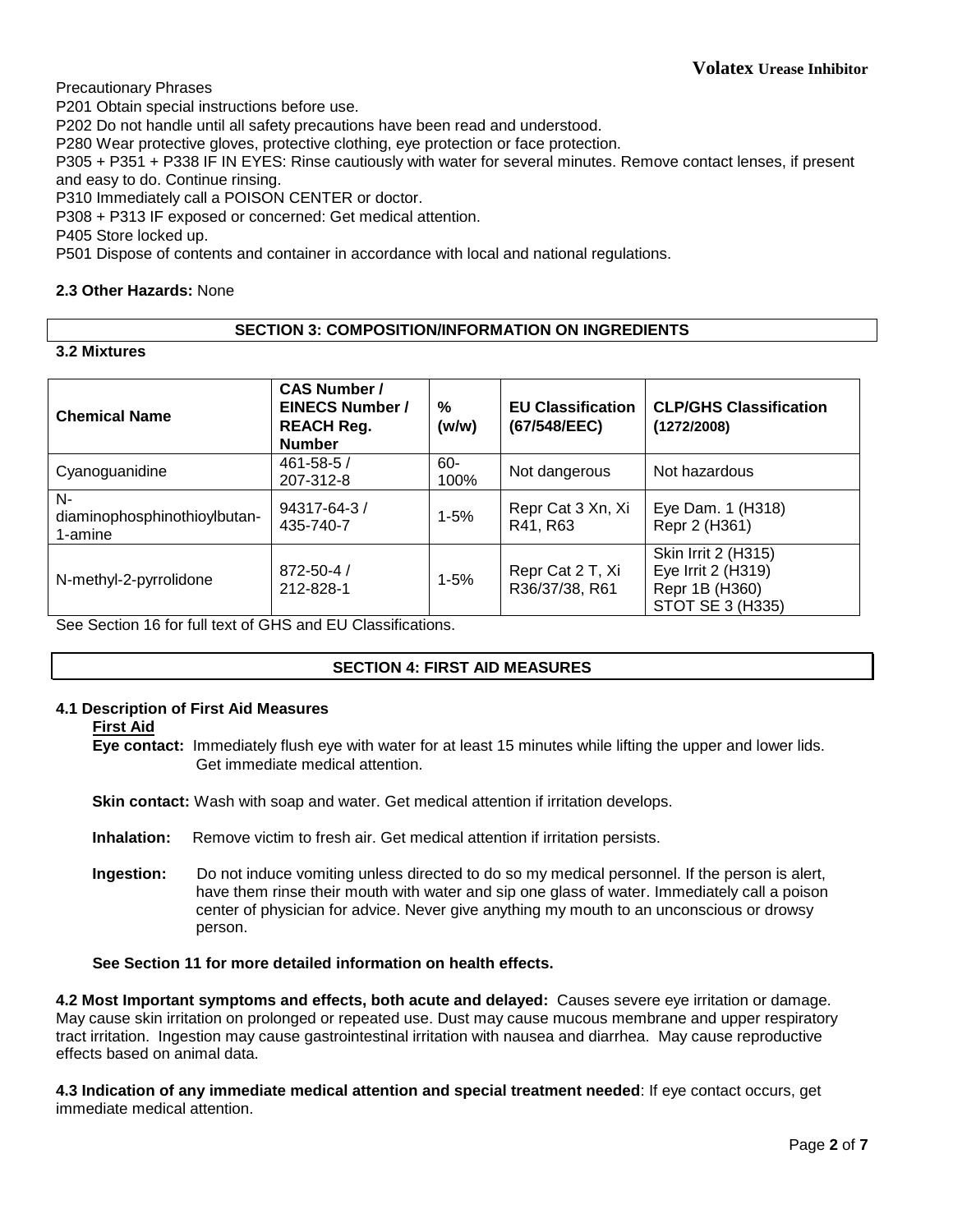## **SECTION 5: FIREFIGHTING MEASURES**

**5.1 Extinguishing Media:** Use water spray or fog, carbon dioxide or foam to extinguish fire.

## **5.2 Special Hazards Arising from the Substance or Mixture Unusual Fire and Explosion Hazards:** None **Combustion Products:** Not combustible

**5.3 Advice for Fire-Fighters:** Self-contained breathing apparatus and protective clothing should be worn in fighting fires involving chemicals. Determine the need to evacuate or isolate the area according to your local emergency plan. Use water spray to keep fire exposed containers cool.

## **SECTION 6: ACCIDENTAL RELEASE MEASURES**

## **6.1 Personal Precautions, Protective Equipment and Emergency Procedures:**

Wear appropriate protective equipment. Avoid contact with spilled material.

## **6.2 Environmental Precautions:**

Prevent entry in storm sewers and waterways. Report spill as required by local and national regulations.

## **6.3 Methods and Material for Containment and Cleaning Up:**

Avoid dust formation. Carefully sweep up or vacuum up spill and place into a suitable container for disposal. Flush spill site with thoroughly with water.

#### **6.4 Reference to Other Sections:**

Refer to Section 8 for personal protective equipment and Section 13 for disposal information.

## **SECTION 7: HANDLING and STORAGE**

## **7.1 Precautions for Safe Handling**:

Avoid eye and prolonged skin contact. Avoid breathing dust. Use with adequate ventilation. Avoid generating dust. Do not eat, drink or smoke while using product. Wash thoroughly with soap and water after handing.

## **7.2 Conditions for Safe Storage, Including any Incompatibilities**:

Store in a cool, well ventilated area. Protect containers from physical damage. Keep containers closed. Long term storage at temperatures above 100°F (36°C) may affect product quality.

Empty containers retain product residues. Follow all SDS precautions in handling empty containers. Store away from food and feed. Store away from oxidizing materials.

## **7.3 Specific end use(s):**

**Industrial uses:** None identified

**Professional uses:** Soil Amendment

## **SECTION 8: EXPOSURE CONTROLS/PERSONAL PROTECTION**

#### **8.1 Control Parameters: Chemical Name US OEL EU IOEL UK OEL Biological Limit Value** Cyanoguanidine | None Established | None Established None Established | None Established Ndiaminophosphinothioylbutan-1-amine None Established | None Established None Established | None Established N-methyl-2-pyrrolidone | 10 ppm TWA skin AIHA WEEL 10 ppm TWA 20 ppm STEL 25 ppm TWA End of shift 100 mg/L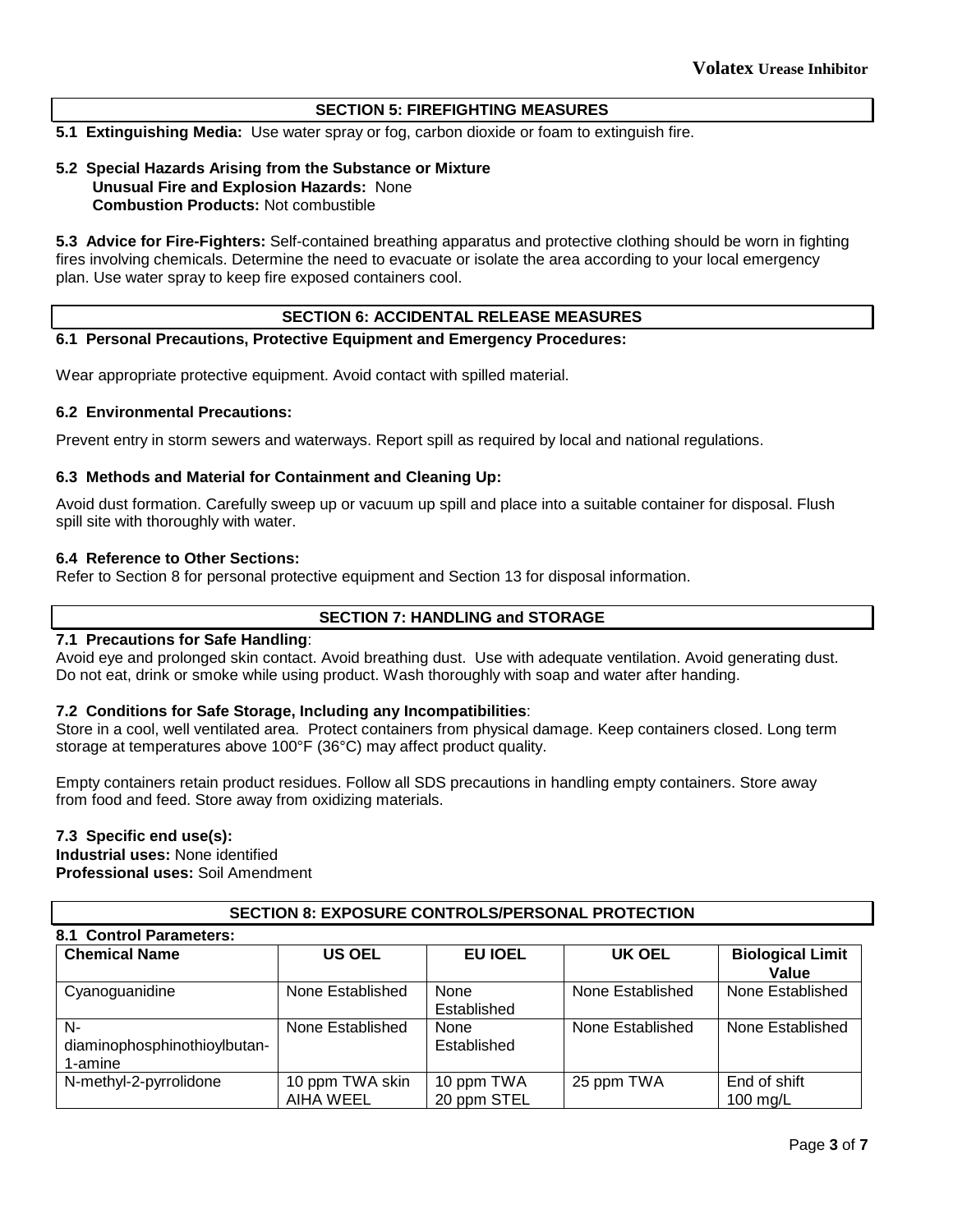## **8.2 Exposure Controls:**

**Recommended Monitoring Procedures:** None.

**Appropriate Engineering Controls:** Good outdoor ventilation should be adequate under normal conditions. **Personal Protective Measurers**

**Eye/face Protection:** Chemical goggles are recommended to prevent eye contact.

**Skin Protection:** Impervious clothing is recommended avoid skin contact.

**Hands:** Impervious gloves such as butyl rubber are recommended.

**Respiratory Protection:** None needed under normal use conditions with adequate ventilation. If exposure limits are exceeded, an approved respirator with organic vapor/particulate cartridges appropriate for the form and concentration of the contaminants should be used. Selection and use of respiratory equipment must be in accordance with OSHA 1910.134 and good industrial hygiene practice.

**Other protection:** Suitable washing facilities should be available in the work area.

## **SECTION 9: PHYSICAL and CHEMICAL PROPERTIES**

#### **9.1 Information on basic Physical and Chemical Properties**

**Appearance:** White granules with green specks **Odor:** Slight ammonia odor **Odor Threshold:** Not available **pH:** 7.5 -8.2 **Melting/Freezing Point:** Not applicable **Boiling Point:** Not applicable **Flash Point:** Not applicable **Evaporation Rate:** Not applicable **Lower Flammability Limit:** None **Upper Flammability Limit:** None **Vapor Density(Air=1):** Not applicable **Relative Density:** 29-34 lbs/ft<sup>3</sup> **Autoignition Temperature:** None **Decomposition Temperature:** Not applicable **Viscosity:** Not applicable **Explosive Properties:** None<br> **Oxidizing Properties:** None **Explosive Constants Constants (A**<sub>2</sub>O= 1): 2 **Molecular Formula:** Mixture **Molecular Weight:** Mixture

**Vapor Pressure:** Not applicable

**Solubility:** Soluble in water **Octanol/Water Partition Coefficient:** Not applicable **Specific Gravity (H<sub>2</sub>O= 1):** 29-34 lbs/ft<sup>3</sup>

**9.2 Other Information:** None available

## **SECTION 10: STABILITY and REACTIVITY**

- **10.1 Reactivity:** Not reactive under normal conditions
- **10.2 Chemical Stability:** Stable.
- **10.3 Possibility of Hazardous Reactions:** None known.
- **10.4 Conditions to Avoid:** Avoid freezing.
- **10.5 Incompatible Materials:** Incompatible with oxidizing agents.
- **10.6 Hazardous Decomposition Products:** Decomposition may produce oxides of carbon and calcium.

## **SECTION 11: TOXICOLOGICAL INFORMATION**

**11.1 Information on Toxicological Effects:**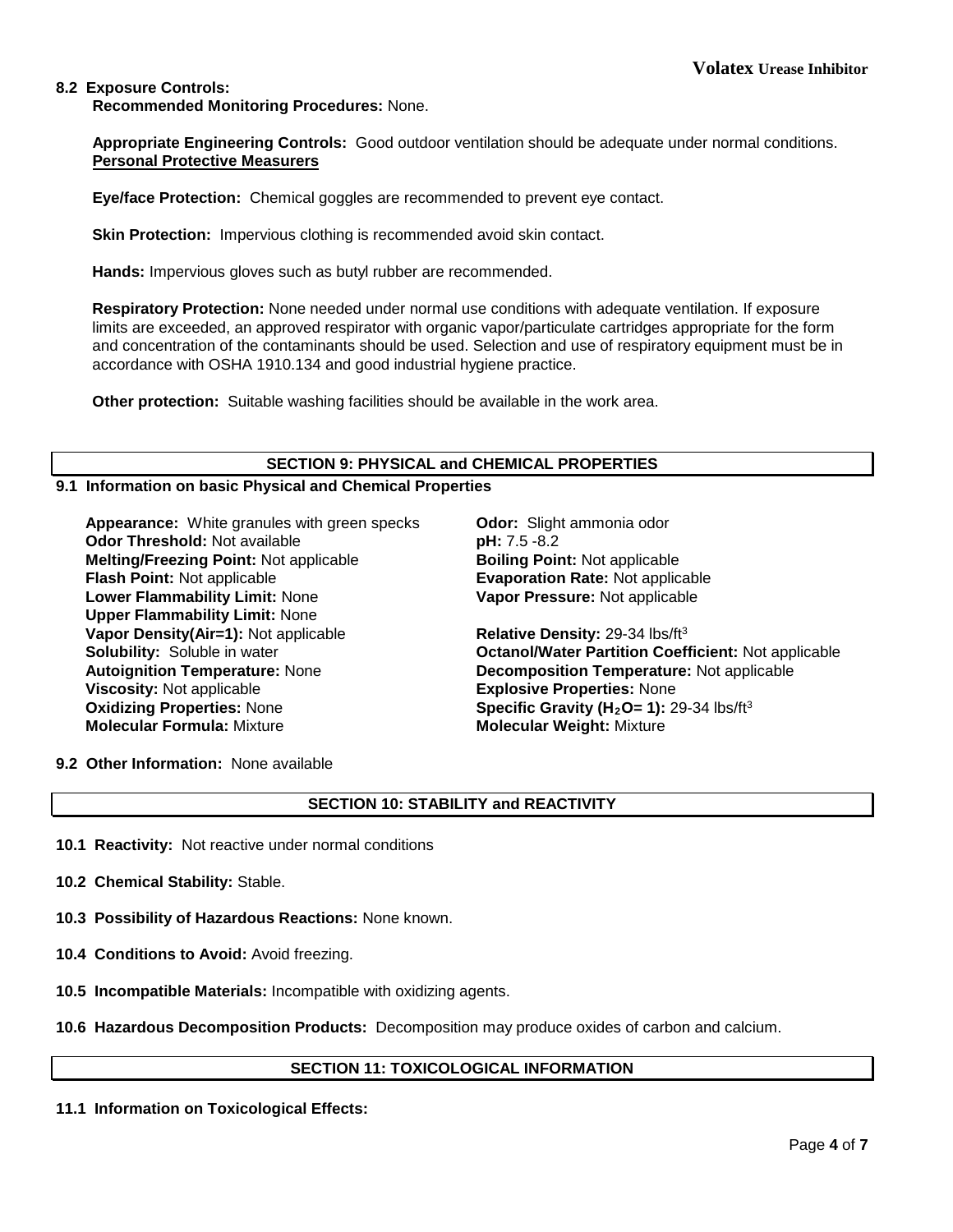## **Potential Health Effects:**

**Eye Contact:** Causes irritation with redness and tearing. Eye damage may occur.

**Skin contact:** Prolonged skin contact may cause irritation.

**Inhalation:** Excessive inhalation of mists may cause upper respiratory tract irritation.

**Ingestion:** Swallowing may cause gastrointestinal effects including nausea, diarrhea and stomach discomfort.

#### **Acute toxicity:**

Cyanoguanidine: Oral mouse LD50 >30 g/kg

N-diaminophosphinothioylbutan-1-amine: Oral rat LD50 >2000 mg/kg; Dermal rabbit LD50 > 2000 mg/kg N-methyl-2-pyrrolidone: Oral rat LD50 4150 mg/kg; Inhalation rat LC50 > 5.1 mg/L/4 hr; Dermal rabbit LD50 > 5000 mg/kg

**Skin corrosion/irritation:** N-methyl-2-pyrrolidone and N-diaminophosphinothioylbutan-1-amine are not irritating to rabbit skin. Cyanoguanidine does not cause skin irritation based on studies in humans.

**Eye damage/ irritation:** N-methyl-2-pyrrolidone is not irritating to rabbit eyes. N-diaminophosphinothioylbutan-1-amine causes irreversible eye damage in rabbits.

**Respiratory Irritation:** No data available. Expected to cause only temporary irritation. Frequent inhalation of dust over a long period of time increases the risk of developing lung diseases.

#### **Respiratory Sensitization:** No data available.

**Skin Sensitization:** N-methyl-2-pyrrolidone was negative in a mouse local lymph node assay (based on structurally similar chemicals). N-diaminophosphinothioylbutan-1-amine does not cause sensitization in guinea pigs. Cyanoguanidine does not cause sensitization in a guinea pig maximization test.

**Germ Cell Mutagenicity:** N-methyl-2-pyrrolidone was negative in the AMES test, in vitro mammalian cell gene mutation assay and in an in vitro mammalian micronucleus assay. N-diaminophosphinothioylbutan-1-amine was negative in the AMES test and in an in vivo micronucleus assay. Cyanoguanidine was negative in the AMES test and in an in vitro chromosomal aberration test.

**Carcinogenicity:** None of the components of this product are listed as carcinogens by IARC, NTP, ACGIH OSHA or the EU Dangerous Substances Directive.

**Reproductive Toxicity:** N-methyl-2-pyrrolidone was shown to cause developmental effects in a dermal prenatal developmental study with rabbits. NOAEL for maternal toxicity and teratogenicity was 1000 mg/kg. NOAEL for fetotoxicity was 300 mg/kg. N-methyl-2-pyrrolidone also showed developmental effects in an oral prenatal developmental study with rats. NOAEL for maternal toxicity 250 mg/kg. Fetotoxicity 125 mg/kg.

## **Specific Target Organ Toxicity**:

Single Exposure: No data available

Repeat Exposure: In a repeat oral dose toxicity study with Cyanoguanidine in rats, no adverse effects were seen at the highest dose administered. NOAEL 1,000 mg/kg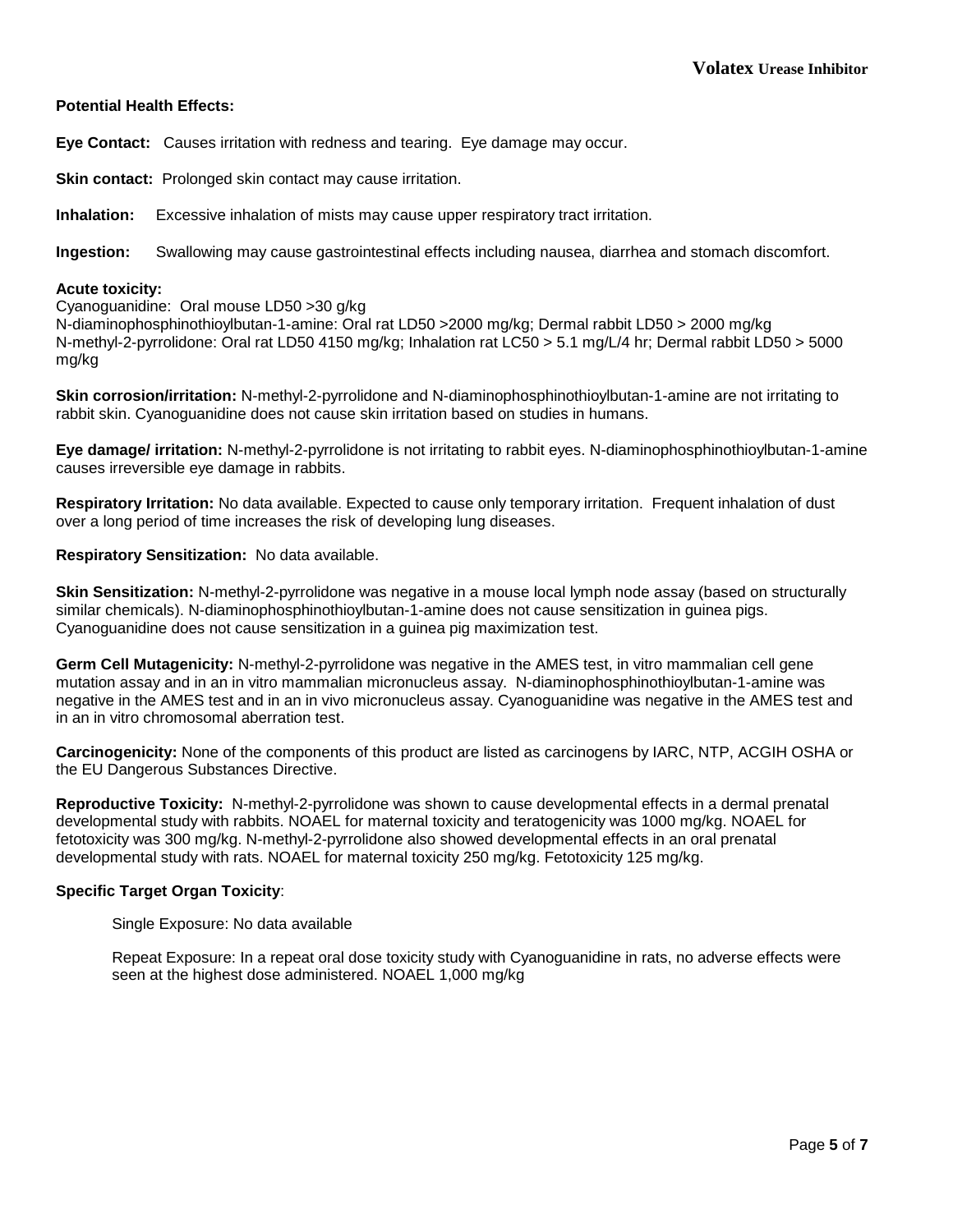## **SECTION 12: ECOLOGICAL INFORMATION**

## **12.1 Toxicity:**

Cyanoguanidine: 96 hr LC50 Oryzias latipes >100 mg/L; 48 hr EC50 daphnia magna >1000 mg/L; 72 hr EC50 Selenastrum capricornutum *935 mg/L*

N-diaminophosphinothioylbutan-1-amine: 96 hr LC50 Lepomis macrochirus 1140 mg/L; 48 hr EC50 daphnia magna 290 mg/L; 96 hr EC50 Pseudokirchnerella subcapitata 280 mg/L

N-methyl-2-pyrrolidone: 96 hr EC50 Oncorhynchus mykiss > 500 mg/L; 48 hr EC50 daphnia magna 1107 mg/L; 72 hr EC50 Desmodesmus subspicatus 600.5 mg/L

**12.2 Persistence and degradability:** N-diaminophosphinothioylbutan-1-amine is inherently biodegradable. Cyanoguanidine is not readily biodegradable.

- **12.3 Bioaccumulative Potential:** Cyanoguanidine has a BCF of <3.1.
- **12.4 Mobility in Soil:** Cyanoguanidine has a high mobility on soil.
- **12.5 Results of PVT and vPvB assessment:** Not required.
- **12.6 Other Adverse Effects:** No data available.

#### **SECTION 13: DISPOSAL CONSIDERATIONS**

#### **13.1 Waste Treatment Methods:**

Dispose in accordance with local/ and national regulations. Not considered hazardous waste according to EU regulations.

#### **SECTION 14: TRANSPORTATION INFORMATION**

|                  | <b>14.1 UN</b><br><b>Number</b> | 14.2 UN Proper Shipping Name | 14.3<br>Hazard<br>Class(s) | 14.4<br><b>Packing</b><br><b>Group</b> | 14.5<br><b>Environmental</b><br>Hazards |
|------------------|---------------------------------|------------------------------|----------------------------|----------------------------------------|-----------------------------------------|
| <b>US DOT</b>    | None                            | Not Regulated                |                            |                                        |                                         |
| <b>IMDG</b>      | <b>None</b>                     | Not Regulated                |                            |                                        |                                         |
| <b>IATA/ICAO</b> | None                            | Not Regulated                |                            |                                        |                                         |

#### **14.6 Special Precautions for User:** None

#### **14.7 Transport in Bulk According to Annex III MARPOL 73/78 and the IBC Code:** Not determined.

## **SECTION 15: REGULATORY INFORMATION**

## **US Regulations**

**CERCLA Section 103:** The normal application of fertilizers is exempt from CERCLA reporting. If an accidental release occurs, contact Floratine Products Group for information.

**SARA Hazard Category (311/312):** Acute Health Hazard, Chronic Health Hazard

**SARA 313:** Products used in routine agricultural operations and fertilizers held for resale by retailers is excluded from SARA 313 reporting. Contact Floratine Products Group for additional information.

**California Proposition 65:** This product contains the following substances known to the State of California to cause cancer and/or reproductive harm (birth defects): N-methyl-2-pyrrolidone 872-50-4 1-5% developmental. This MSDS has been prepared according to the criteria of the Controlled Products Regulation (CPR) and the MSDS contains all of the information required by the CPR.